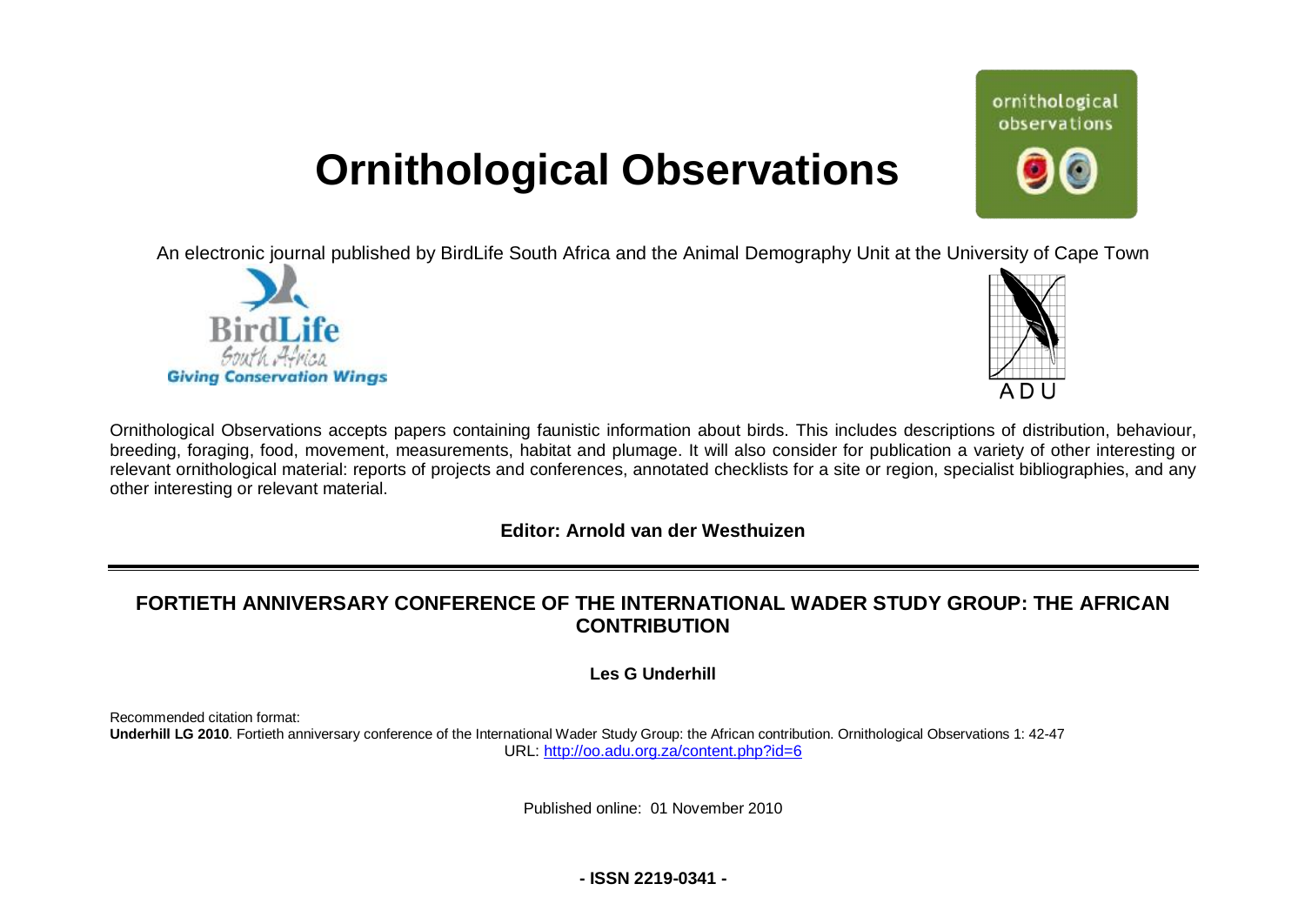## **FORTIETH ANNIVERSARY CONFERENCE OF THE INTERNATIONAL WADER STUDY GROUP: THE AFRICAN CONTRIBUTION**

*Les G Underhill* 

Animal Demography Unit, Department of Zoology, University of Cape Town, Rondebosch, 7701 South Africa email: [les.underhill@uct.ac.za](mailto:les.underhill@uct.ac.za)

Editorial comment – One of the objectives of OO is to try to provide readers with access to at least the abstracts of ornithological papers presented at international conferences which relate to Africa, and especially southern Africa. This is the first in what we hope will become a series.

The International Wader Study Group (IWSG) [\(http://www.waderstudygroup.org](http://www.waderstudygroup.org)), founded in the United Kingdom in 1970 as the Wader Study Group, held its 40th anniversary conference in Lisbon, Portugal, on the weekend 2 to 5 October 2010. Several of the founding members were present, and the original instigator, Clive Minton, traced the early history and development of the group. From its roots as a network of British groups of mainly amateur wader ringers, the centre of gravity of membership has crossed the North Sea to continental Europe, and it has mixed membership of both professionals and amateurs with an interest in shorebirds. The IWSG mounts an annual conference, with the past dozen conferences being scattered across Europe, in France (twice), England, the Netherlands (twice), Poland (twice), Hungary, Spain, Germany, Ireland and Sweden, and the 2011 conference is scheduled for the weekend 24–26 September in Inverness, Scotland. These events are characterized by excellence in three spheres: science, conservation and fun.



*Figure 1 – Clive Minton, the "instigator"* 

The focus of the IWSG membership is mainly on waders in Eurasia, and migrating to Africa, and the annual meeting is always held in Europe. The IWSG produces a journal three times a year; each issue of the *Wader Study Group Bulletin* is about 80 pages long, with most issues being genuinely global, containing papers from all wader flyways. The Western Hemisphere Shorebird Network [\(http://www.whsrn.org/western-hemisphere-shorebird-reserve](http://www.whsrn.org/western-hemisphere-shorebird-reserve)network ) focuses on the flyway between North and South America,

and has a meeting every second year, the next one scheduled for 2011. The Australasian Wader Studies Group (AWSG) [\(http://www.awsg.org.au/\)](http://www.awsg.org.au/) focuses on the flyway from Asia to Australasia. Clive Minton was transferred by his company to Australia in the late 1970s, and the explosion of wader studies along that flyway can to a large measure be attributed to his contagious enthusiasm and organisational skills. The AWSG produces the *Stilt*,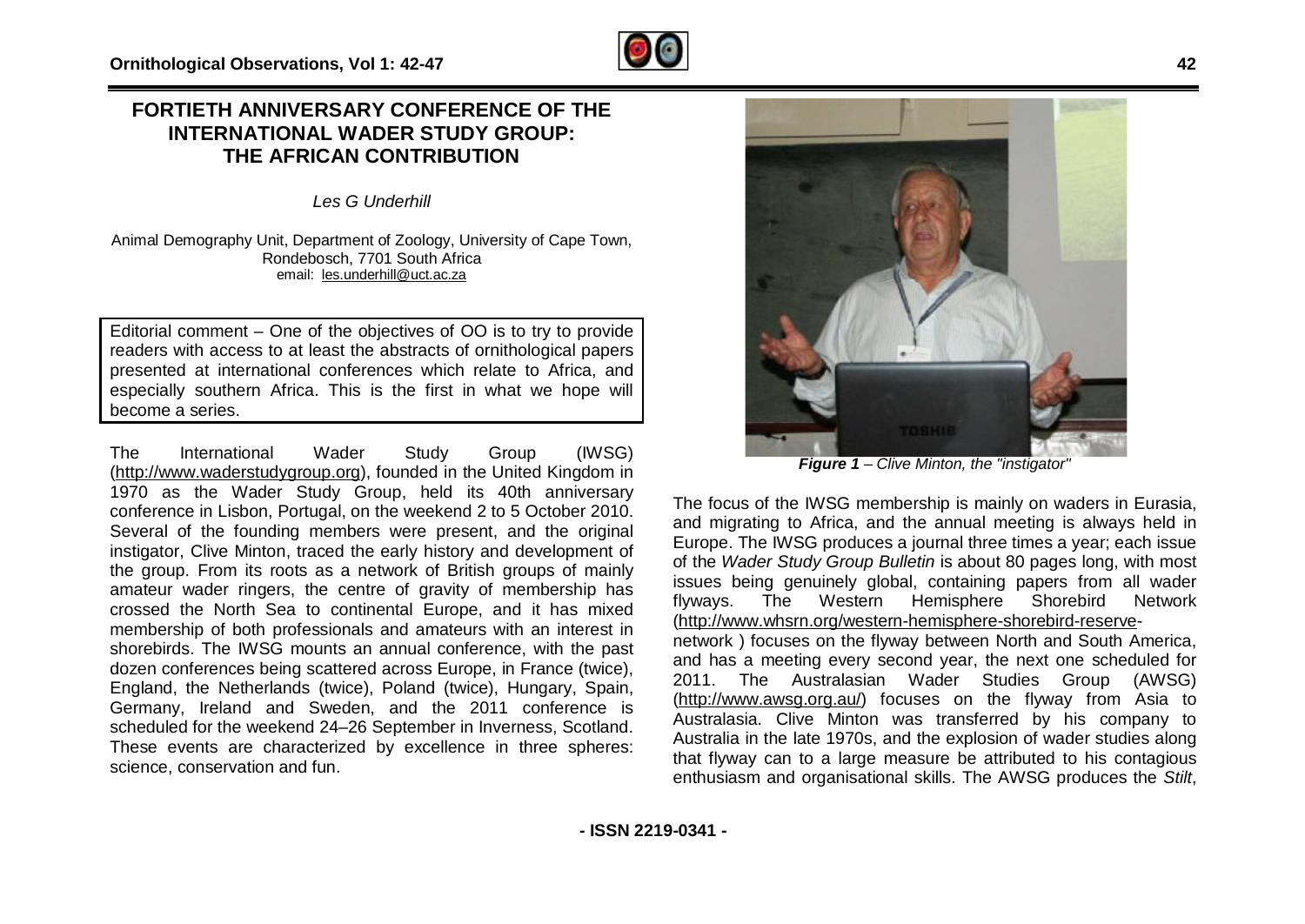

and mainly contains papers on wader studies in Australia. Papers in the *Stilt* are available online [\(http://www.awsg.org.au/stilt.php\)](http://www.awsg.org.au/stilt.php).

This report highlights the papers at this year's Lisbon conference that related to Africa. There were five of these, out of the 38 oral presentations at the conference. Two of the five papers related to the Banc d'Arguin in Mauritania, two to African Black Oystercatchers and one to the Little Stint. The only other "non-European" paper reported on habitat loss in the Yellow Sea region of China, along the flyway from Siberia to Australia and New Zealand – this is such an important conservation issue that this abstract is also included in this selection of abstracts..

#### **GEOGRAPHICAL TRENDS IN THE TIMING OF MOULT OF LITTLE STINTS** *CALIDRIS MINUTA* **IN AFRICA SOUTH OF THE EQUATOR**

*Magdalena Remisiewicz*<sup>1,2\*</sup>, Anthony J Tree<sup>3</sup>, Les G Underhill<sup>1</sup> *and Joel Avni<sup>4</sup>*

<sup>1</sup> Animal Demography Unit, Department of Zoology, University of Cape Town, Rondebosch 7701, South Africa <sup>2</sup>Avian Ecophysiology Unit, Department of Vertebrate Ecology and Zoology, University of Gdansk, al. Legionow 9, 80-441 Gdansk, Poland <sup>3</sup>Zoology Department, Nelson Mandela Metropole University, PO Box 1600, Port Elizabeth, 6000, South Africa <sup>4</sup>Ecotone Africa, 16 Kimberley Road, Observatory, 7925, Cape Town, South Africa \*Corrresponding author: [biomr@univ.gda.pl](mailto:biomr@univ.gda.pl) 

In Grey Plover *Pluvialis squatarola*, a Palearctic migrant wader with populations that moult at different latitudes, the date when adults start to moult is related to the migration distance and the latitude at which they moult. Still, the duration of moult is the same at all southern latitudes. We set out to determine if this is also valid for populations of Little Stints that moult in the southern hemisphere. Attributes of the primary moult of 3131 adults ringed at four locations between 15ºS and 35ºS latitude in southern Africa from 1971–2010 were analysed using the Underhill-Zucchini moult model. In adults that showed continuous moult of all 10 primaries we found clear latitudinal trends to both moult starting dates and duration. At the southernmost location moult started on average 27 days later (27 October) and lasted up to 38 days less (105 days) than at the northernmost location (30 September, 143 days). But the average end of moult was only 11 days apart (9 February in the south and 20 February in the north). This suggests a flexible moult strategy in Little Stints, with longer moult further north, where more time is available because of the earlier arrival and shorter migration distance, than in the south. The end of moult is constrained at all latitudes by the departure for the breeding grounds.

#### **ARE AFRICAN BLACK OYSTERCATCHERS GOOD INDICATORS OF LARGE-SCALE TRENDS IN INTERTIDAL COMMUNITIES? A STABLE ISOTOPE STUDY**

*Sophie Kohler1,2\* , Cecile Mablouka<sup>1</sup> , Jackie Hill<sup>2</sup> , Maelle Connan<sup>2</sup> , Katryn Ludynia<sup>3</sup> , Jessica Kemper<sup>4</sup> , Johan Huisamen<sup>5</sup> , Les Underhill<sup>3</sup> , Yves Cherel<sup>6</sup> , Christopher McQuaid<sup>2</sup> and Sebastien Jaquemet<sup>1</sup>*

<sup>1</sup> Laboratoire ECOMAR, Université de La Réunion, 97400 St. Denis de La Réunion, France <sup>2</sup>Department of Zoology and Entomology, Rhodes University, Grahamstown, 6140, South Africa <sup>3</sup> Animal Demography Unit, Department of Zoology, University of Cape Town, Rondebosch, 7701, South Africa. <sup>4</sup>African Penguin Conservation Project, PO Box 583, Lüderitz, Namibia. <sup>5</sup>CapeNature, Sedgefield, 6573, South Africa. <sup>6</sup>Centre d'Etudes Biologiques de Chizé, UPR 1934 CNRS, 79360 Villers-en-Bois, France.

Corresponding author: kohler84@gmail.com

The African Black Oystercatcher *Haematopus moquini* is a resident shorebird confined to the coasts of Namibia and South Africa, where it feeds exclusively in intertidal zones. Globally, oystercatchers are known for their specialized feeding habits, however, their potential as bio-indicators has not yet been investigated. The southern African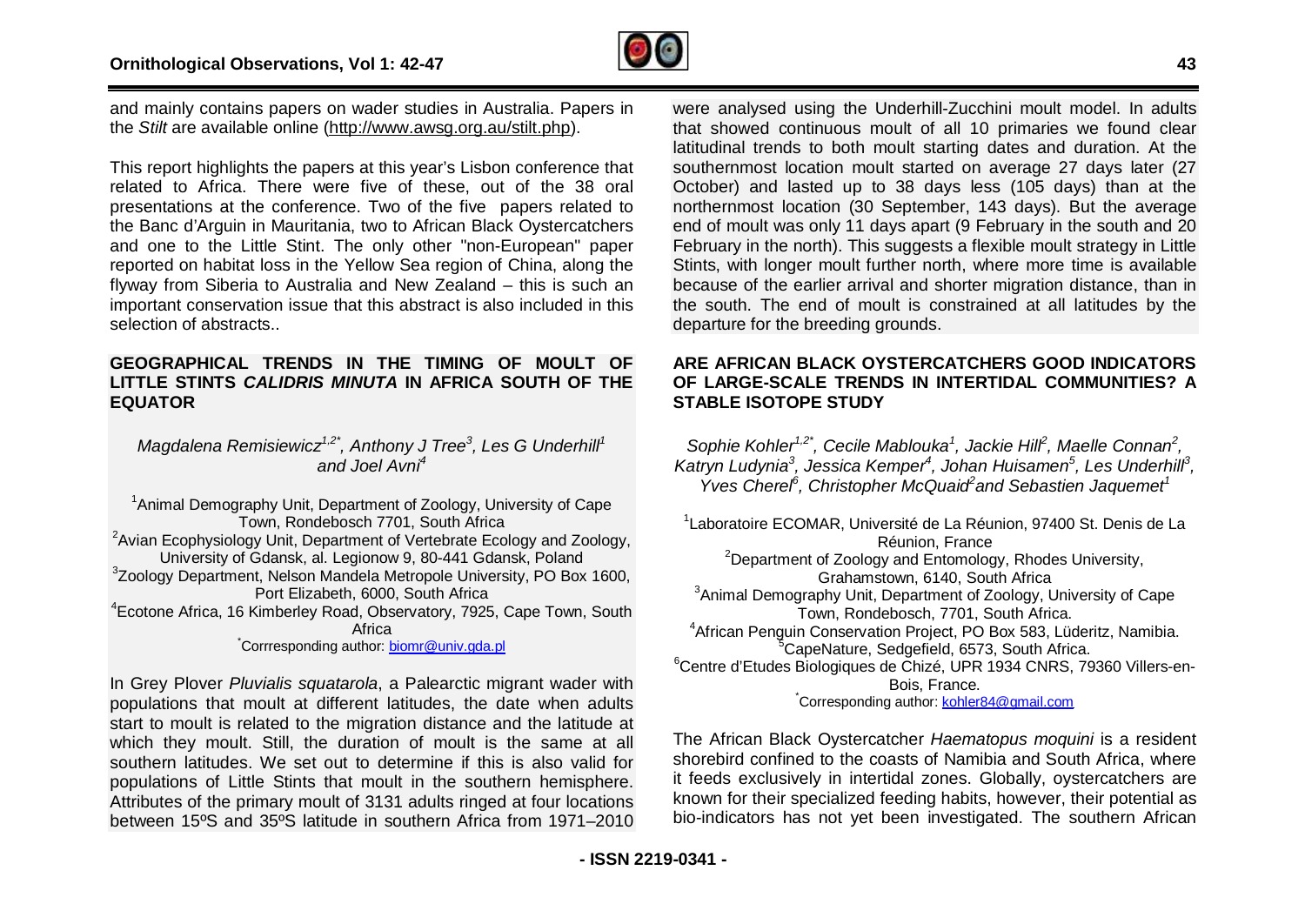

coastline is influenced by the Benguela Upwelling System on the west and the Agulhas Current in the south, resulting in major differences in ocean productivity. We investigated biogeographic trends in stable isotope composition of the African Black Oystercatcher to test whether the observed patterns in isotopic signatures of the primary food of filter-feeders have deeply penetrating effects, transmitted to top-predators. Blood samples and feathers of oystercatchers were collected from breeding adults and chicks feeding at 13 rocky shore locations throughout the range of the species, between East London, on the south-east coast of South Africa and Halifax Island, off Lüderitz, southern Namibia. Main prey species (mussels and limpets) were collected at all sampling sites. Oystercatchers and their prey showed an overall westward enrichment in δ15N values reflecting a shift at the base of the food web, from oligotrophic conditions on the east coast to eutrophic conditions on the west. The δ13C values of oystercatcher tissues did not show clear geographic gradients but rather reflected variations in prey assemblages along the coastline. Blood and feathers of adults displayed strong geographic correlations based on their δ13C and δ15N composition, suggesting high fidelity to diet and/or feeding area throughout the year. We suggest that African black oystercatchers are excellent indicators of local and biogeographic trends on the southern African coastline, both in terms of intertidal community structures and oceanic conditions throughout the year.



*Figure 2 – The 40th birthday cake* 

#### **WHY DO AFRICAN BLACK OYSTERCATCHERS HAVE A BREEDING SEASON?**

*Les G Underhill<sup>1</sup> \*, Jessica Kemper<sup>2</sup> and Jean-Paul Roux1,3*

<sup>1</sup>Animal Demography Unit, Department of Zoology, University of Cape Town, South Africa. <sup>2</sup> African Penguin Conservation Project, Lüderitz, Namibia <sup>3</sup>Ministry of Fisheries and Marine Resources, Lüderitz, Namibia Corresponding author: [les.underhill@uct.ac.za](mailto:les.underhill@uct.ac.za)

The African Black Oystercatcher *Haematopus moquini* has a restricted coastal range, from the Eastern Cape of South Africa to southern Namibia. In South Africa, oystercatchers have a clearly defined breeding season, with most eggs being laid in midsummer, November–January. In the northern part of the range, around Lüderitz, Namibia, the breeding season is in early autumn, February– April. Most bird species breeding along the Benguela Upwelling System have extended and variable breeding seasons. For example, White-fronted Plovers *Charadrius marginatus* which have the same breeding habitat as the oystercatchers, the narrow zone immediately above the high water mark, breed throughout the year. In South Africa, summer is the main breeding season. In Namibia, breeding of plovers is bimodal with peaks at the solstices, midsummer and midwinter.

Breeding adult African Black Oystercatchers are effectively prisoners to their territories throughout the year. Their food, mainly limpets and mussels in the intertidal zone, is present within the territories year round, and the abundance of this prey varies little through the year. Climate, especially along the Namib Desert coastline, is equitable, with minimal rain and little variation in temperature. Given the general lack of variability, it is not obvious why there should be such a short breeding season. This presentation considers various factors, such as food, tides and storms, which could drive African Black Oystercatchers to have a breeding season, and which could explain the difference between the timing of breeding in South Africa and Namibia.

**- ISSN 2219-0341 -**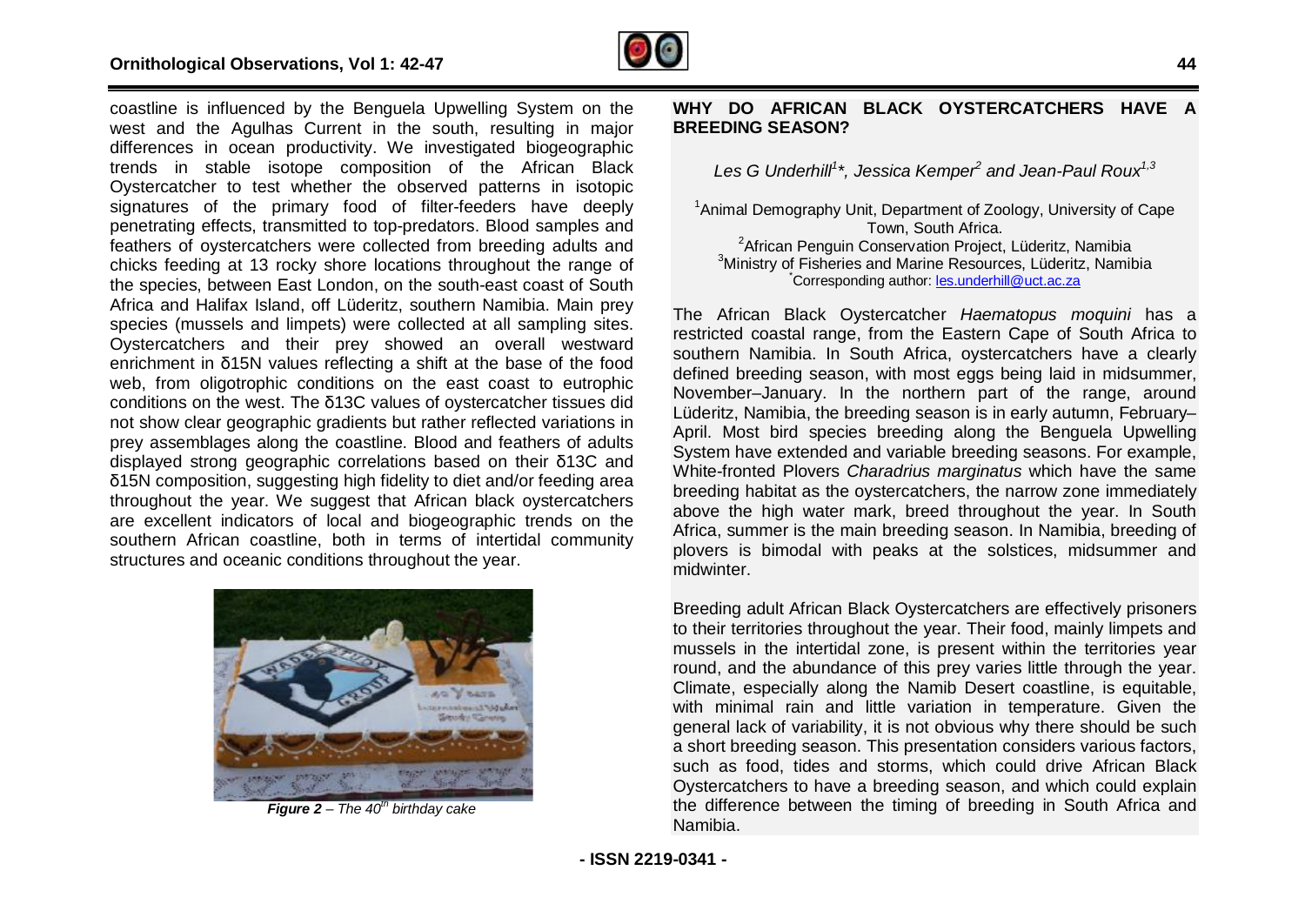

#### **HABITAT HETEROGENEITY AND PERSISTENT DEMOGRAPHIC STRUCTURING IN RED KNOTS WINTERING AT THE BANC D'ARGUIN, MAURITANIA**

*Jutta Leyrer1,2\* , Maarten Brugge<sup>1</sup> , Bernard Spaans<sup>1</sup> , Tamar Lok<sup>2</sup> , Brett K Sandercock<sup>3</sup> and Theunis Piersma1,2*

<sup>1</sup> Department of Marine Ecology, Royal Netherlands Institute for Sea Research (NIOZ), PO Box 59, 1790 AB Den Burg, The Netherlands <sup>2</sup> Animal Ecology Group, Centre for Ecological and Evolutionary Studies (CEES), University of Groningen, PO Box 14, 9750 AA Haren, The **Netherlands** <sup>3</sup>Division of Biology, Kansas State University, 232 Ackert Hall, Manhattan, KS 66505, USA \*Corresponding author: [jutta.leyrer@nioz.nl](mailto:jutta.leyrer@nioz.nl)

The quality of non-breeding habitats has large-scale effects on the fitness of migratory birds. Spatial segregation according to age or sex during the non-breeding period is a well known phenomenon in migratory species. It has been discussed that either dominance behaviour or habitat specialisation is driving habitat segregation. We discovered, that in a comparatively small wintering site (less than 16  $km<sup>2</sup>$ ), a socially foraging shorebird, the Afro-Siberian Red Knot *Calidris canutus canutus*, shows a remarkable stable differentiation in sex and age between two high tide roost and adjacent foraging areas less than 2 km apart. The birds were highly site faithful to "their" site, and only a small proportion of birds switched sites between winters. The movements that took place were directed from the site with more females and adults to the site with more males and juveniles. Red Knots at the site with more females and adults had longer bills. Surprisingly, survival was also higher at that site. We discuss the mechanisms driving this habitat segregation and how individuals might be able to move nevertheless.

#### **WHY YOUNG BIRDS FORAGE AT NUTRITIONALLY POOR AND DANGEROUS PLACES: CLASSICAL FOOD-SAFETY TRADE-OFFS MEDIATED BY VARIATION IN FORAGING ABILITY**

*Piet J van den Hout1\* , Jan A van Gils<sup>1</sup> , Frédéric Robin<sup>2</sup> and Theunis Piersma1,3* 

<sup>1</sup>Department of Marine Ecology (MEE), Royal Netherlands Institute for Sea Research (NIOZ), PO Box 59, 1790 AB Den Burg, Texel, The Netherlands <sup>2</sup>Institut du Littoral et de là Environnement (ILE), Université de La Rochelle, 2, Rue Olympe de Gouges, 17 000 La Rochelle <sup>3</sup>Animal Ecology Group, Centre for Ecological and Evolutionary Studies (CEES), University of Groningen, PO Box 14, 9750 AA Haren, The **Netherlands** 

\*Corresponding author: [Piet.van.den.Hout@nioz.nl](mailto:Piet.van.den.Hout@nioz.nl) 

Food-safety trade-offs are generally studied in the context of energy state. Animals in low energy states tend to accept the highest danger levels in return for higher energy gains. However, successful foraging requires animals to be able to find and handle food items efficiently and adequately compete with other foragers at the same time. Individuals will differ in the extent to which they have mastered both types of skill. Here we examine how individual differences in competitiveness and foraging skills affect the trade-off between food and safety in Red Knots *Calidris canutus canutus*. Why do some young knots select feeding areas that are poor in food and low in safety? At Banc d'Arguin, Mauritania, a tropical area of intertidal mudflats on the West African coast where this study was carried out, red knot feed at low tide, mostly on seagrass meadows. During high tide they have to retreat to the "dangerous" shoreline to roost. Surprisingly, some birds remained in near-shore foraging areas even during low tide, and these birds tended to be young. To quantify habitat use of different classes of birds in habitats that differ in predation danger, food densities, and substrate complexity we distinguished (1) a bare zone very close (0–40 m) to the approaching raptor concealing dune ridge and relatively poor in buried bivalve food and (2) the seagrass beds somewhat further (40-250 m) offshore that were thus safer and also richer in food. Observations of age-related agonistic interactions,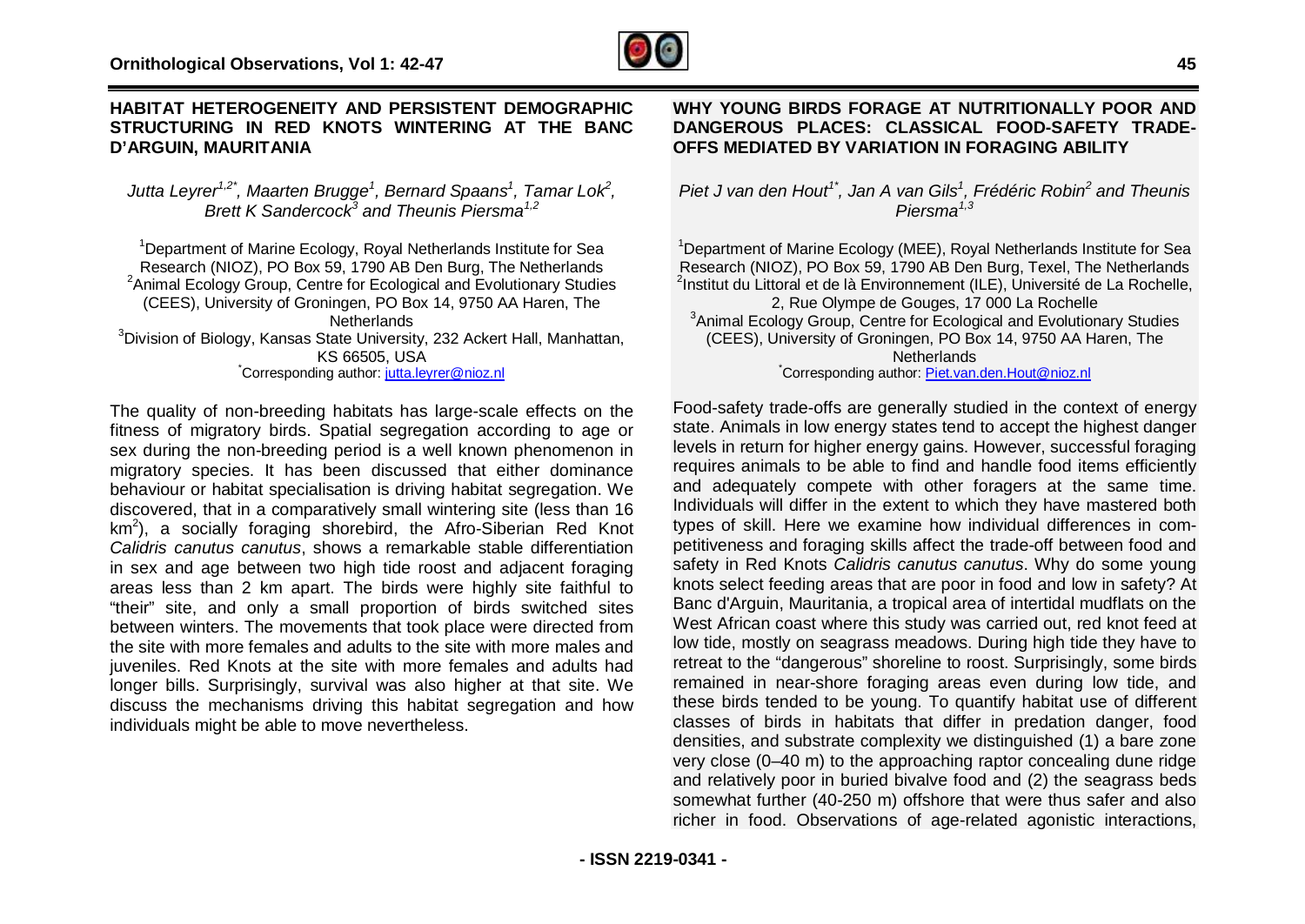

energy intakes rates, and indices for energy state (abdominal profile index), showed that, due to limited skills in foraging and competitiveness, young birds achieved higher intake rates in nearshore bare habitat where they fed in "easier" substrate, with fewer competitors, but with higher predation danger and lower food abundance. Observations in spring, when adults fuel up for migration, show higher numbers of birds foraging in near-shore foraging sites, despite the fact that, due their higher fat loads, these birds must suffer reduced escape ability. We conclude that the young birds that feed on the nutritionally poor and dangerous bare nearshore habitat, due to their limited skills in foraging on seagrass and competition with dominant conspecifics, achieve higher feeding success in bare than in seagrass habitat. In spring, the trade-off between energy gain and safety shifts towards accepting higher risks for greater energy gains, although during this time predation danger may have somewhat relaxed.

#### **WHAT WILL BE THEIR FINAL FATE? RED KNOTS** *CALIDRIS CANUTUS PIERSMAI* **AND** *C C ROGERSI* **DEPEND ON A SMALL THREATENED STAGING AREA IN BOHAI BAY, CHINA**

*Danny I Rogers1,2\* , Hong-Yan Yang2,3,4 , Chris J. Hassell<sup>5</sup> , Adrian N Boyle<sup>5</sup> , Ken G Rogers<sup>6</sup> , Bing Chen<sup>7</sup> , Theunis Piersma 2,4,8 , Mark Barter<sup>9</sup> , Zheng-Wang Zhang<sup>3</sup> , Chunfa Zhou<sup>3</sup> and Feng-Shan Li<sup>10</sup>*

<sup>1</sup>Arthur Rylah Institute For Environmental Research, Department of Natural Resources & Environment, PO Box 137 Heidelberg VIC 3084 <sup>2</sup>Global Flyway Network, c/o Department of Marine Ecology, Royal Netherlands Institute of Sea Research (NIOZ), P.O. Box 59, 1790 AB Den Burg, Texel, The Netherlands <sup>3</sup>Key Laboratory of Ministry of Education for Biodiversity and Ecological Engineering, College of Life Science, Beijing Normal University, 100875, Beijing, China <sup>4</sup>Animal Ecology Group, Centre for Ecological and Evolutionary Studies, University of Groningen, P.O. Box 14, 9750 AA Haren, The Netherlands <sup>5</sup>Global Flyway Network, PO Box 3089, Broome, Western Australia 6725, Australia

6 340 Ninks Rd, St Andrews, Victoria 3761, Australia <sup>7</sup>Room 2511, Building 1, 2 Nan-Fang-Zhuang, Fengtai District, Beijing 100079, China <sup>8</sup>Department of Marine Ecology, Royal Netherlands Institute for Sea Research (NIOZ), P.O. Box 59, 1790 AB Den Burg, Texel, The Netherlands <sup>9</sup>School of Life Sciences, University of Science and Technology of China, Hefei, Anhui 230027, China <sup>10</sup>International Crane Foundation, Baraboo, Wisconsin 53913 USA Corresponding author: [boganick@mail.bnu.edu.cn](mailto:boganick@mail.bnu.edu.cn) 

We counted Red Knots *Calidris canutus* repeatedly during their northwards migration through Bohai Bay, China, in the northwestern Yellow Sea, identifying birds to subspecies level using plumage characters, and systematically searched for colour-banded birds from the non-breeding grounds. We modelled migratory turnover, and revised flyway population estimates using recent published counts from the non-breeding grounds. Two Russian-breeding subspecies occurred at our study site, *C. c. rogersi* (migrating to Chukotka), and *C. c. piersmai* (migrating to the New Siberian Islands); they co-occur on non-breeding grounds in Australia and New Zealand, but differed markedly in timing of migration. We conservatively estimate that our study site, comprising only 20 km of coastline, was used by over 38% of the red knot flyway population, including c. 41% of *piersmai* subspecies world population, which is estimated to be only 49,000– 60,000 birds, and c. 31% of *rogersi* population estimated to be 51,000–62,000 birds. Unfortunately, in the recent 10 years, approximately 453 km<sup>2</sup> of offshore area, including 156 km<sup>2</sup> intertidal flats, have been claimed along the coast of Bohai Bay for two industrial projects. We present the results of counts conducted during 2006–2009 to evaluate the impacts of land claim on Red Knots and other shorebirds, e.g. Eurasian Curlew *Numenius arquata*, Curlew Sandpiper (*C. ferruginea*) and Broad-billed Sandpipebr (*Limicola falcinellus*). Their increase in numbers suggests that shorebirds have become concentrated on the remaining tidal flats. We predict that shorebird, especially red knot and curlew sandpiper, densities on the residual areas will continue to increase and that at the same time those flyway populations with a particular dependence on the bay's resources will decline. To evaluate the future of these fragile shared